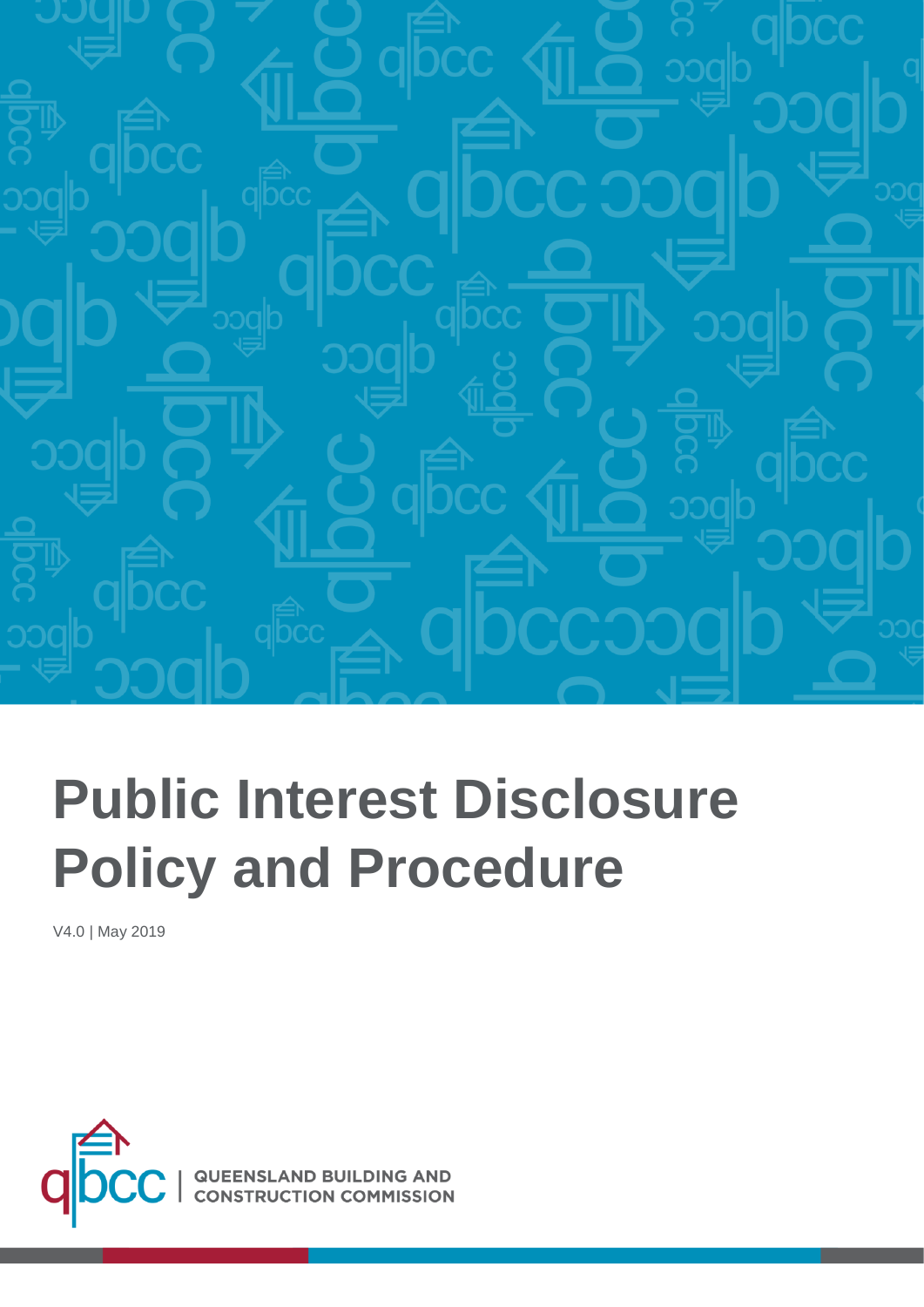# **CONTENTS**

| 1.  |  |
|-----|--|
| 2.  |  |
| 3.  |  |
| 4.  |  |
| 5.  |  |
| 6.  |  |
| 7.  |  |
| 8.  |  |
| 9.  |  |
| 10. |  |
| 11. |  |
| 12. |  |
| 13. |  |
| 14. |  |
| 15. |  |
| 16. |  |
| 17. |  |
| 18. |  |
| 19. |  |
| 20. |  |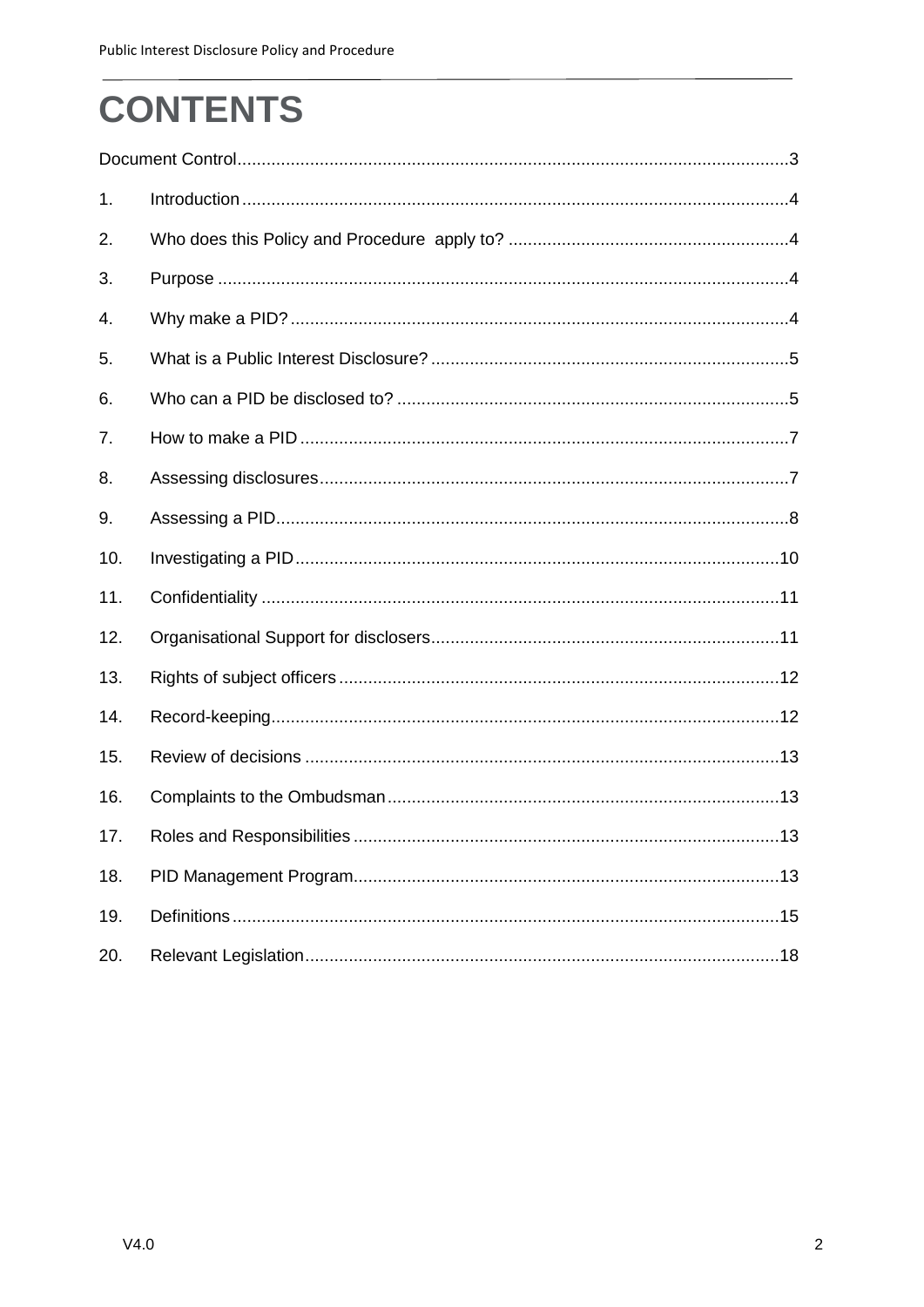### <span id="page-2-0"></span>**Document Control**

### **Document Information**

| Document owner | Integrity and Complaints Branch                 |            |  |
|----------------|-------------------------------------------------|------------|--|
| File name      | Public Interest Disclosure Policy and Procedure |            |  |
| Review period  | 24 months from Issue Date                       | March 2020 |  |

### **Document History**

| <b>Version</b> | <b>Issue date</b> | <b>Changes</b> |
|----------------|-------------------|----------------|
| 1.0            | 30 June 2017      | Created        |
| 2.0            | December 2018     | Reviewed       |
| 3.0            | February 2019     | Reviewed       |
| 4.0            | May 2019          | Reviewed       |

### **Document Approvals**

| Role                                   | <b>Name</b>                    | <b>Signature</b> | <b>Date</b>   |
|----------------------------------------|--------------------------------|------------------|---------------|
| Commissioner                           | <b>Brett Bassett</b>           |                  | November 2019 |
| <b>Chief Human Resource</b><br>Officer | Alarna Lane-<br><b>Mullins</b> |                  | November 2019 |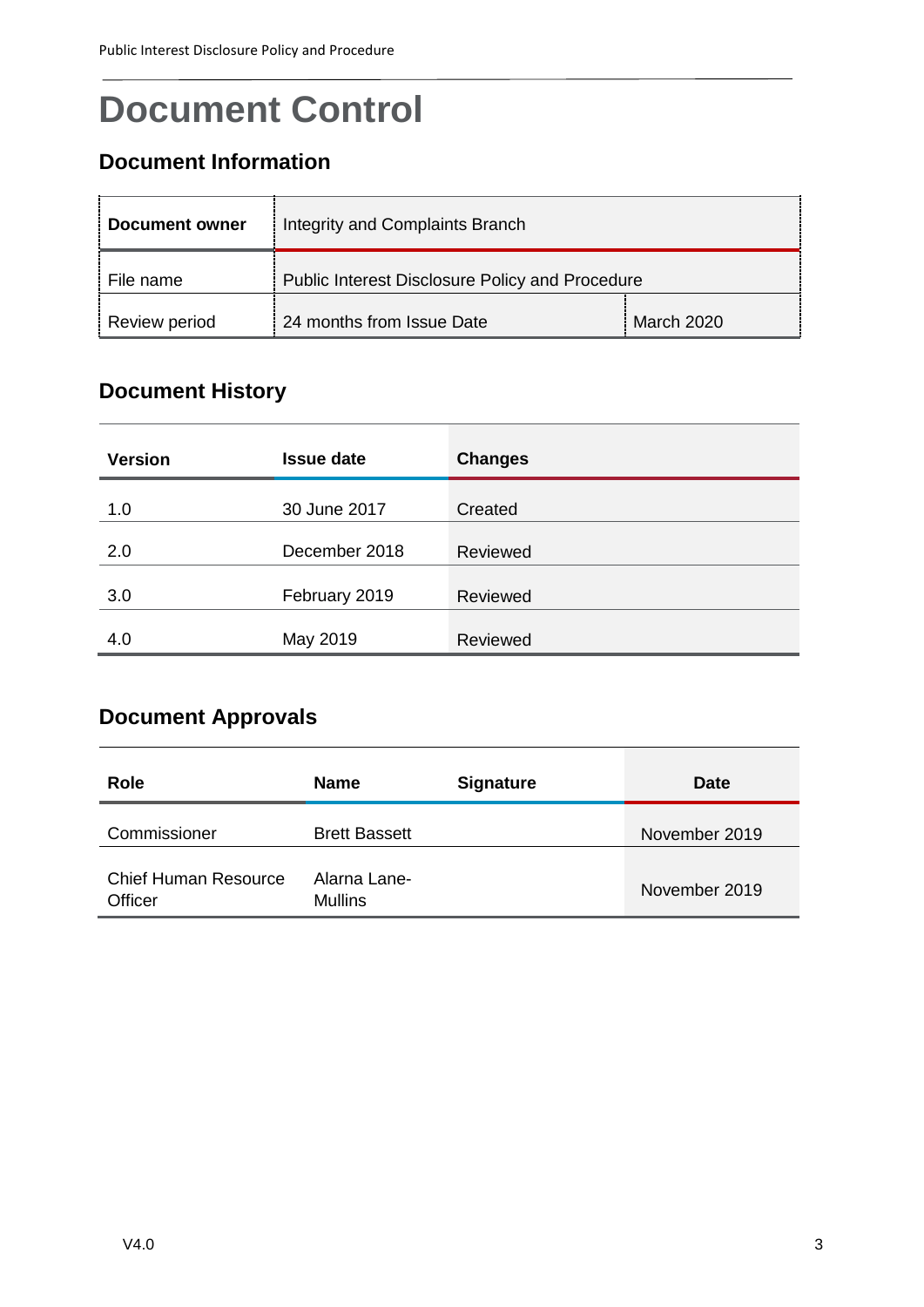## <span id="page-3-0"></span>**1. Introduction**

The Queensland Building and Construction Commission (QBCC) is committed to fostering an ethical, transparent and accountable culture. QBCC encourages staff to speak up about any type of wrongdoing or misconduct. QBCC considers that disclosing wrongdoing accords with our ethical culture, in particular acting with integrity, and that staff who come forward with disclosures of wrongdoing are exemplary organisational citizens.

When staff come forward with information about wrongdoing, we commit to:

- protecting the **discloser** from any adverse action taken as a result of the disclosure
- treating any bullying, harassment, unfair treatment, victimisation or discrimination that results from the disclosure as a breach of our disciplinary policies
- responding to the disclosure thoroughly and impartially
- where some form of wrongdoing has been found, taking appropriate action to deal with it
- keeping the discloser informed of the progress and outcome.

QBCC's *Public Interest Disclosure Policy and Procedure* is available for public viewing on QBCC's website. It will be reviewed every two years of the effective date and updated as required to ensure it meets the requirements of the *Public Interest Disclosure Act 2010* (PID Act) and the standards issued by the Queensland Ombudsman.

### <span id="page-3-1"></span>**2. Who does this Policy and Procedure apply to?**

This Policy and Procedure applies to QBCC **employees**, regardless of whether or not they work fulltime, part-time or as casuals.

### <span id="page-3-2"></span>**3. Purpose**

The purpose of this procedure is to ensure that QBCC has practical and effective mechanisms in place to:

- promote the public interest by facilitating public interest disclosures (PIDs)
- give appropriate support to QBCC officers who make PIDs
- **•** offer protection from **reprisal** to those making such disclosures
- ensure that PIDs made to QBCC are properly assessed and, where appropriate, properly investigated
- ensure that the interests of persons who are the subject of a PID are appropriately considered
- ensure that QBCC takes appropriate action in relation to any substantiated wrongdoing which is the subject of a PID, and
- comply with the requirements of the *Public Interest Disclosure Act 2010* (PID Act).

### <span id="page-3-3"></span>**4. Why make a PID?**

Employees who are prepared to speak up about public sector misconduct, fraud and waste of public funds, unlawful activity or danger to health, safety or the environment are the most important sources of information to identify and address problems in public sector administration.

QBCC supports the disclosure of information about wrongdoing because:

- implementing systems for reporting and dealing with wrongdoing contributes to QBCC's integrity
- PIDs can lead to improvements in systems that prevent fraud and other economic loss to QBCC, and
- the community's trust in public administration is strengthened by having strong processes in place for reporting and investigating wrongdoing.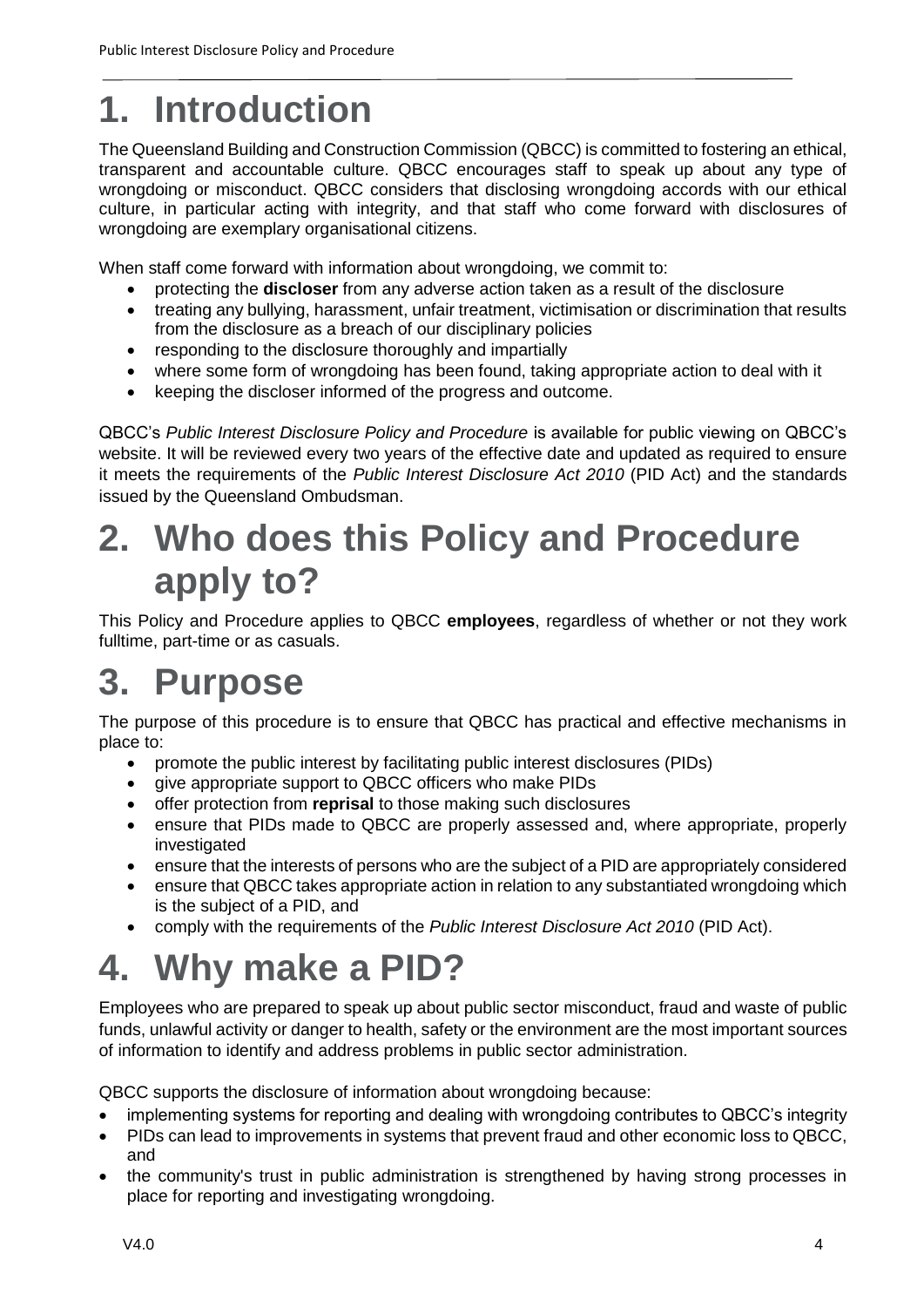A person making a PID will receive the protections provided under the PID Act, including:

- *confidentiality* the discloser's name and other identifying information will be protected to the greatest extent possible
- *protection against reprisal* the discloser is protected from unfair treatment by QBCC and its employees as a result of making the PID
- *immunity from liability* the discloser cannot be prosecuted for disclosing the information (but is not exempt from action if they have engaged in wrongdoing)
- *protection from defamation* the discloser has a defence against an accusation of defamation by any person, including **subject officers**.

### <span id="page-4-0"></span>**5. What is a Public Interest Disclosure?**

Under the PID Act, **any person** can make a disclosure about a:

- **substantial and specific** danger to the health or safety of a person with a **disability**
- substantial and specific danger to the environment, or
- reprisal because of a belief that a person has made, or intends to make a disclosure.

In addition, **public officers** can make a disclosure about the following public interest matters:

- **corrupt conduct**
- **maladministration** that adversely affects a person's interests in a substantial and specific way
- a substantial misuse of public resources
- a substantial and specific danger to public health or safety, or
- a substantial and specific danger to the environment.

A disclosure amounts to a PID and is covered by the PID Act even if the:

- discloser reports the information as part of their duties such as an auditor reporting a fraud or an occupational health and safety officer reporting a safety breach
- disclosure is made anonymously the discloser is not required to give their name or any identifying information
- discloser has not identified the material as a PID it is up to QBCC to assess information received and decide if it is a PID
- disclosure is unsubstantiated following investigation the discloser is protected when the information they provide is assessed as a PID, whether or not it is subsequently found to be substantiated.

For a disclosure to be protected, the discloser does not have to be able to prove that wrongdoing has occurred. It is sufficient that they either have an honest belief on reasonable grounds that wrongdoing has occurred, or provide some evidence which tends to show the wrongdoing has occurred. The discloser does not have to be able to identify the wrongdoer's identity.

Mere disagreements over policy are not PIDs.

Disclosures about actions aimed primarily at the discloser him or herself, such as harassment or bullying, generally do not meet the legislative criteria for a PID, but are still important, and will be promptly addressed in accordance with QBCC's *Managing Employee Complaints Policy*.

### <span id="page-4-1"></span>**6. Who can a PID be disclosed to?**

A PID must be made to the **proper authority** to receive disclosures of the type being made. Disclosers are encouraged to make a disclosure to an appropriate officer of QBCC first. If the matter is not resolved, or the discloser is concerned about confidentiality, the disclosure may be made to another appropriate agency.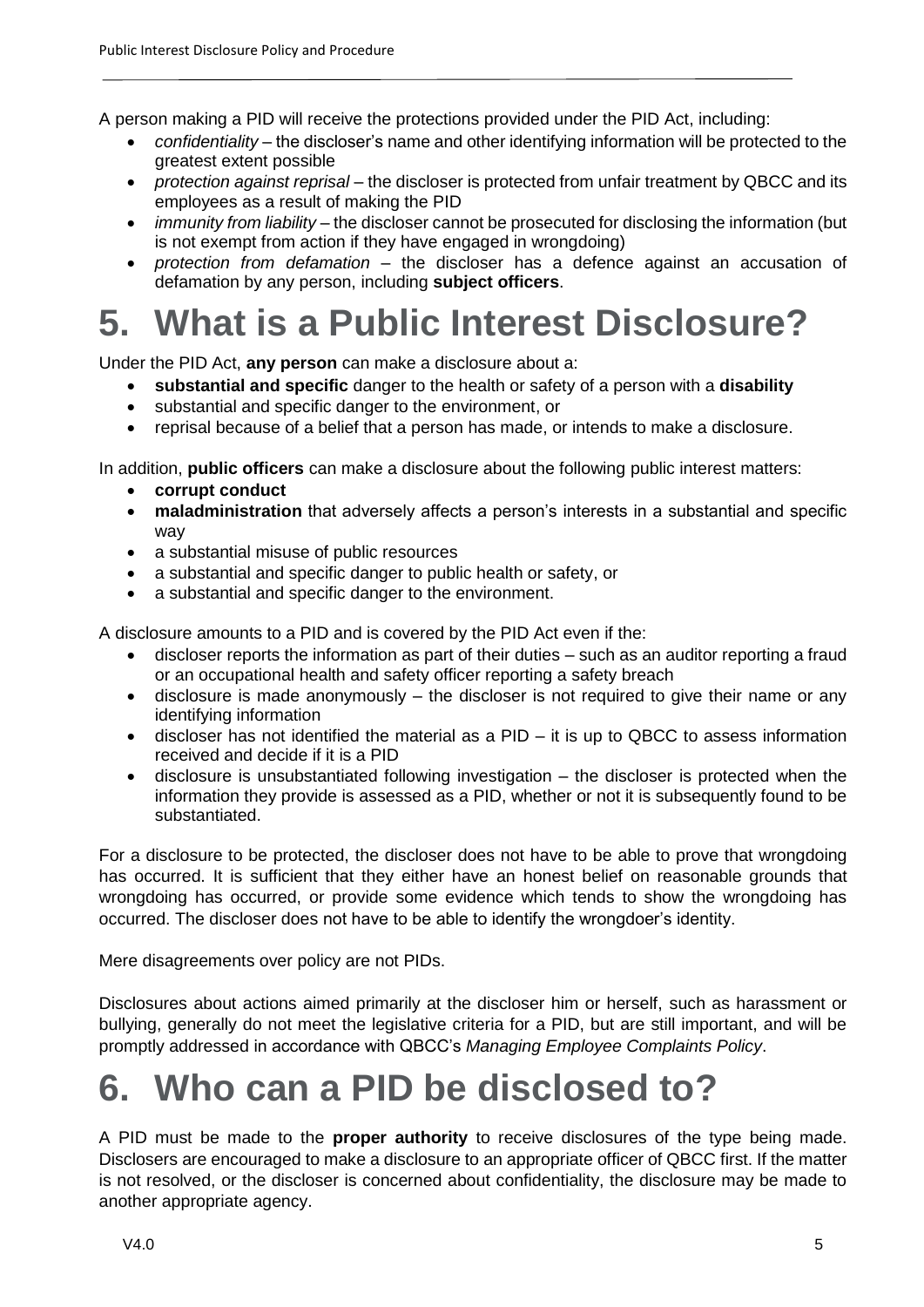| Who to contact within QBCC                                                                                                                                                                                                                                                                          | Other agencies that can receive PIDs                                                                                                                                                                                                                                                                                                                                                                                                                                                                                                                                                                                                                                                                                                                                                                                                                                                                                                                                                                                                                                                                                                                                                                                                                                            |
|-----------------------------------------------------------------------------------------------------------------------------------------------------------------------------------------------------------------------------------------------------------------------------------------------------|---------------------------------------------------------------------------------------------------------------------------------------------------------------------------------------------------------------------------------------------------------------------------------------------------------------------------------------------------------------------------------------------------------------------------------------------------------------------------------------------------------------------------------------------------------------------------------------------------------------------------------------------------------------------------------------------------------------------------------------------------------------------------------------------------------------------------------------------------------------------------------------------------------------------------------------------------------------------------------------------------------------------------------------------------------------------------------------------------------------------------------------------------------------------------------------------------------------------------------------------------------------------------------|
|                                                                                                                                                                                                                                                                                                     |                                                                                                                                                                                                                                                                                                                                                                                                                                                                                                                                                                                                                                                                                                                                                                                                                                                                                                                                                                                                                                                                                                                                                                                                                                                                                 |
| Any person (including employees) can make a<br>disclosure to:<br>any person in a supervisory or management<br>position in relation to the person making the<br>disclosure<br>any other officer in the Integrity and<br><b>Complaints Branch</b><br>the Commissioner<br>any member of the QBC Board. | Disclosures can be made to an agency that has<br>a responsibility for investigating the information<br>disclosed:<br>The Crime and Corruption Commission<br>$\bullet$<br>(CCC) for disclosures about corrupt conduct<br>including reprisal<br>A Member of the Legislative Assembly (MP)<br>٠<br>for any wrongdoing or danger<br>Queensland<br>Ombudsman<br>The<br>$\bullet$<br>for disclosures about maladministration<br>The Queensland Audit Office for disclosures<br>$\bullet$<br>about a substantial misuse of resources<br>The Department of Child Safety, Youth and<br>$\bullet$<br>Women for disclosures about danger to the<br>health and safety of a child or young person<br>with a disability<br>The Department of Communities, Disability<br>$\bullet$<br>Services and Seniors for disclosures about<br>danger to the health and safety of a person<br>with a disability<br>The Office of the Public Guardian for<br>$\bullet$<br>disclosures about danger to the health and<br>safety of a person with a disability<br>The Department of Environment<br>and<br>$\bullet$<br>Science for disclosures about danger to the<br>environment<br>The Chief Judicial Officer of a court or<br>٠<br>tribunal in for disclosures about wrongdoing<br>by a judicial officer. |
|                                                                                                                                                                                                                                                                                                     |                                                                                                                                                                                                                                                                                                                                                                                                                                                                                                                                                                                                                                                                                                                                                                                                                                                                                                                                                                                                                                                                                                                                                                                                                                                                                 |
|                                                                                                                                                                                                                                                                                                     |                                                                                                                                                                                                                                                                                                                                                                                                                                                                                                                                                                                                                                                                                                                                                                                                                                                                                                                                                                                                                                                                                                                                                                                                                                                                                 |

Disclosers should consider who will be the best person to receive the disclosure. If a line manager can resolve the matter, then the disclosure should be made to them. Managers can be one of the best sources of support when a person discloses wrongdoing. However, if the manager or senior people may be involved, the disclosure may be made to another person in QBCC identified above.

If a disclosure is made to a person or an organisation who is not a proper authority, the discloser will not receive the protections provided under the PID Act.

#### **Disclosure to journalists**

Under the PID Act, a disclosure can also be made to a **journalist** if the following conditions have been met:

- a valid PID was initially made to a proper authority, and
- the proper authority:
	- o decided not to investigate or deal with the disclosure, or
	- o investigated the disclosure but did not recommend taking any action, or
	- o failed to notify the discloser within six months of making the disclosure whether or not the disclosure was to be investigated or otherwise dealt with.

A person who makes a disclosure to a journalist in these circumstances is protected under the PID Act. However, journalists are not bound by the confidentiality provisions of s 65 of the PID Act.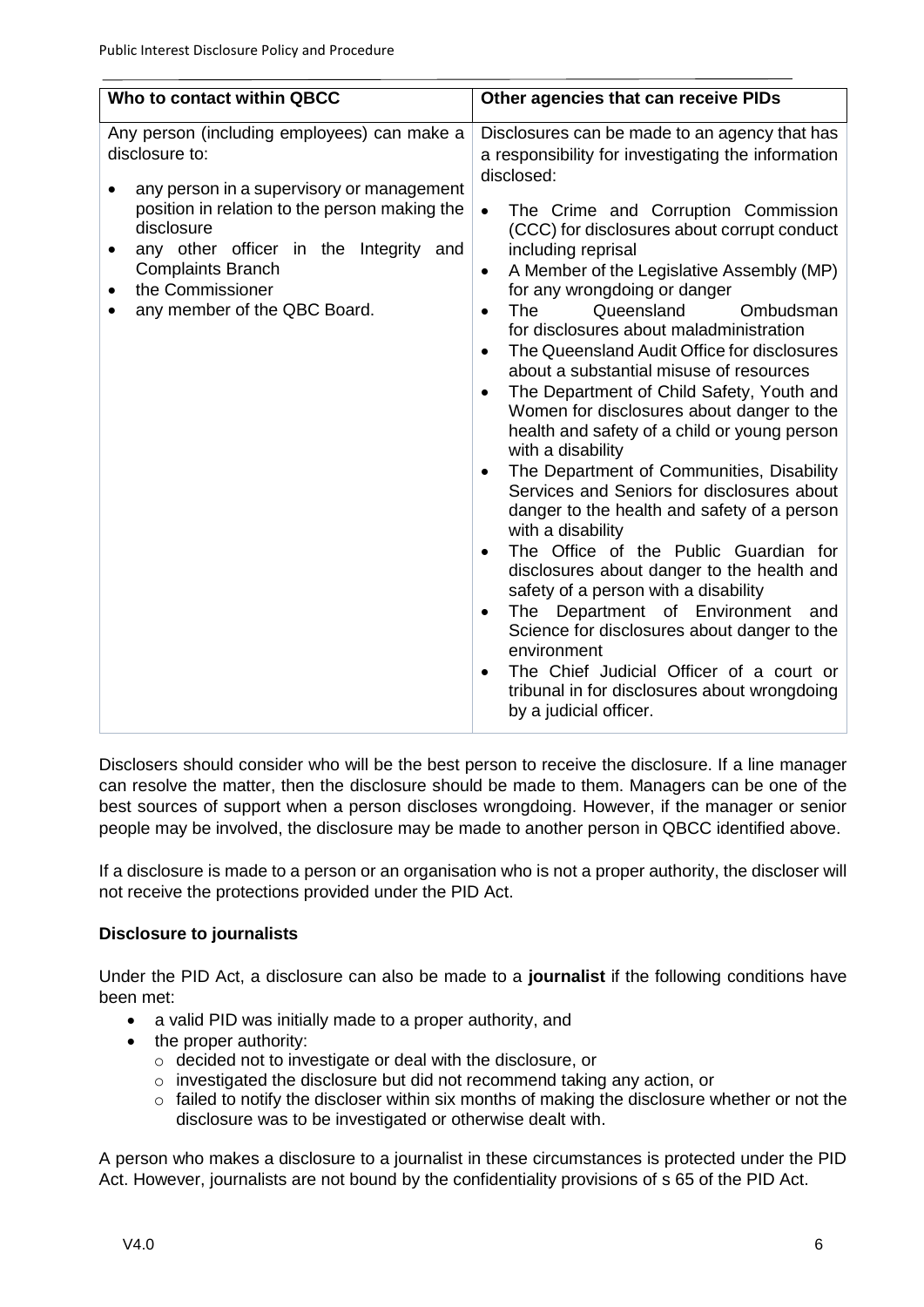### <span id="page-6-0"></span>**7. How to make a PID**

A PID can be made in any way, including anonymously, either verbally or in writing. To assist in the assessment of a PID, and any subsequent investigation, disclosers are requested to provide (preferably in writing):

- contact details (this could be an email address that is created specifically for the purpose of making the disclosure)
- as much information as possible about the suspected wrongdoing, including:
	- o who was involved
	- o what happened
	- o when it happened
	- o where it happened
	- o whether there were any witnesses, and if so who they are
	- $\circ$  any evidence that supports the PID, and where the evidence is located, and
	- o any further information that could help investigate the PID.

Where a disclosure is made verbally, QBCC will make a written record of the information disclosed, and will seek to confirm the accuracy of that record with the discloser.

Disclosing anonymously can make it difficult to investigate the issue, to seek clarification, and to provide the discloser with feedback. Nevertheless, QBCC is committed to accepting anonymous disclosures, and acting on those that contain sufficient information to support further inquiry.

### <span id="page-6-1"></span>**8. Assessing disclosures**

Any person in a supervisory or management position to a person making a potential PID should consult as soon as possible with the **PID Coordinator** or the Chief Human Resource Officer to have the disclosure assessed.

QBCC will assess all potential PIDs, as soon as practical, to determine whether the disclosure is a PID, having regard to the criteria set out in section 5 above.

QBCC will make a written record of this determination, including the factors considered on each criteria.

If there is any doubt as to whether a matter is a PID, further information may be obtained from the discloser to inform the decision. If doubt still remains, the matter will be considered and managed as a PID.

As noted above, the discloser does not have to identify the disclosure as a PID – it is up to QBCC to assess information received and decide if it is a PID.

However, it is an offence under the PID Act to intentionally give false or misleading information intending it be acted on as a PID. Employees may also be subject to disciplinary action for intentionally giving false or misleading information in a PID, or during an investigation into a PID.

#### *Where the disclosure is determined not to be a PID*

Where the disclosure is assessed as not being a PID, QBCC will nevertheless consider whether it can or should take any action in accordance with the *Managing Employee Complaints Policy, Performance Management and Improvement Policy and Procedure*, or other relevant policies and procedures.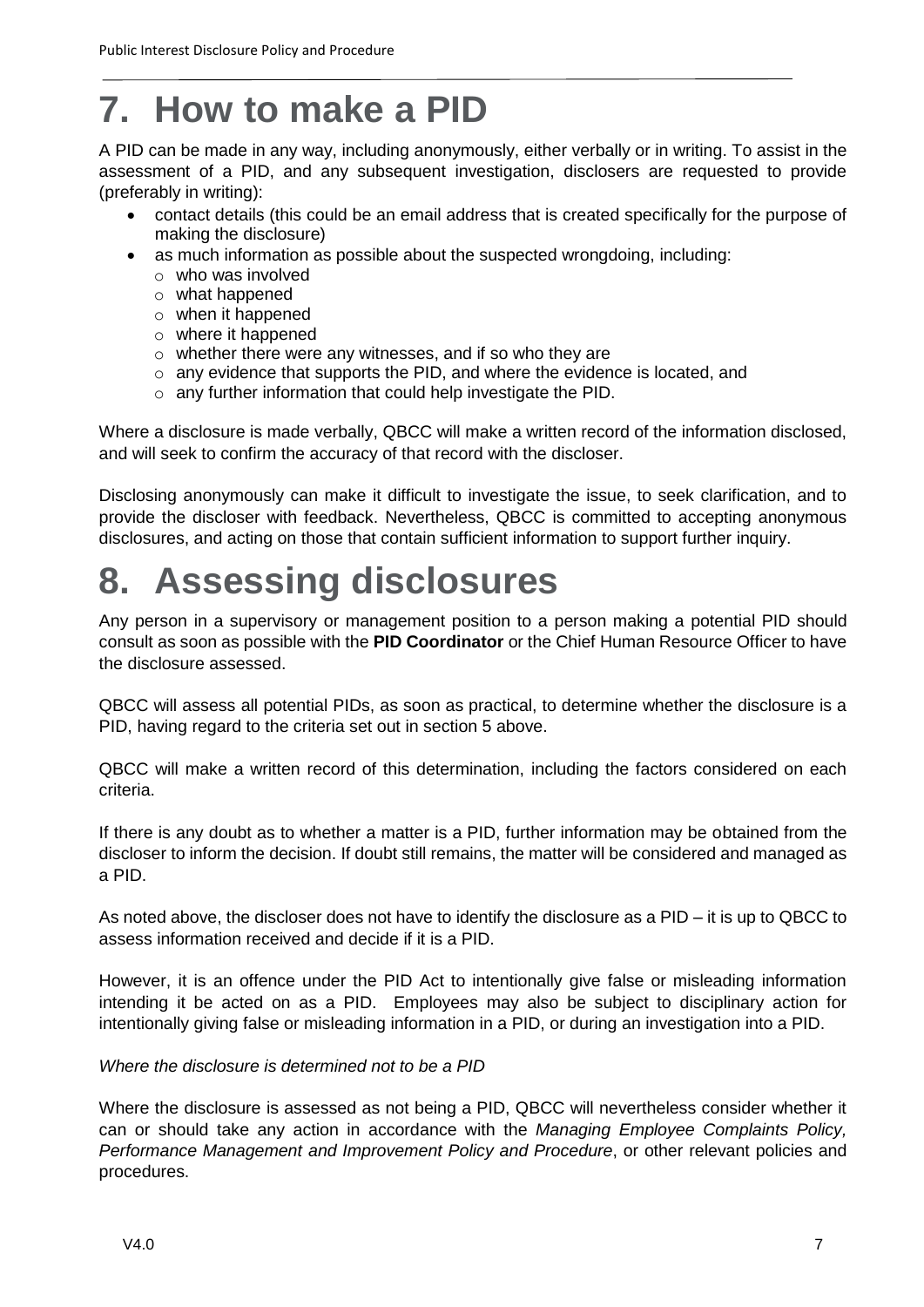QBCC will advise the discloser, in writing, as soon as practicable:

- that the disclosure was determined not to be a PID
- who made the decision
- the reasons for the decision
- about their right to have this decision reviewed
- what other options are open to the discloser to have their concerns addressed, and
- any actions that QBCC has taken or will take in any case in response to the disclosure.

If the discloser is dissatisfied with the determination that the disclosure is not a PID, they can request a review by writing to the QBCC Commissioner within 28 days of receiving the written reasons for decision. If the discloser is dissatisfied with the QBCC Commissioner's decision, they can complain to the Queensland Ombudsman.

### <span id="page-7-0"></span>**9. Assessing a PID**

Where a disclosure is determined to be a PID, or a PID is referred to QBCC by another entity, QBCC will immediately further assess the disclosure to:

- identify and assess the risk of reprisal to the discloser and possible witnesses, and, in consultation with the discloser, develop a reprisal risk management plan
- identify whether preliminary enquiries are appropriate before any determination below is made
- determine whether:
	- o no action should be taken in accordance with s 30 of the PID Act
	- $\circ$  the PID should be referred to another agency in accordance with s 31 of the PID Act
	- o the PID should be reported to the CCC in accordance with s 38 of the CCC Act, and/or
	- $\circ$  the PID should be investigated in accordance with QBCC's policies and procedures.

#### *Risk Management*

QBCC will conduct a risk assessment to assess the likelihood of the discloser or witnesses suffering reprisal action as a result of having made the disclosure. This assessment must:

- take into account the actual and reasonably perceived risk of the discloser suffering **detriment**
- include consultation with the discloser where possible
- be undertaken even where the discloser is anonymous
- consider the risk that others may be wrongly suspected of being the discloser
- consider the risk to potential witnesses.

Consistent with the assessed level of risk, QBCC will develop a risk management plan, and arrange any reasonably necessary support or protection for the discloser, potential witnesses and others who may wrongly be suspected of being the discloser. See further section 10 below.

#### *No Action*

Under s 30 of the PID Act, QBCC may only decide to take no action in relation to the PID where:

- the substance of the disclosure has already been investigated or dealt with by another appropriate process
- QBCC reasonably considers that the disclosure should be dealt with by another appropriate process
- the age of the information the subject of the disclosure makes it impracticable to investigate
- QBCC reasonably considers that the disclosure is too trivial to warrant investigation and that dealing with the disclosure would substantially and unreasonably divert QBCC's resources, or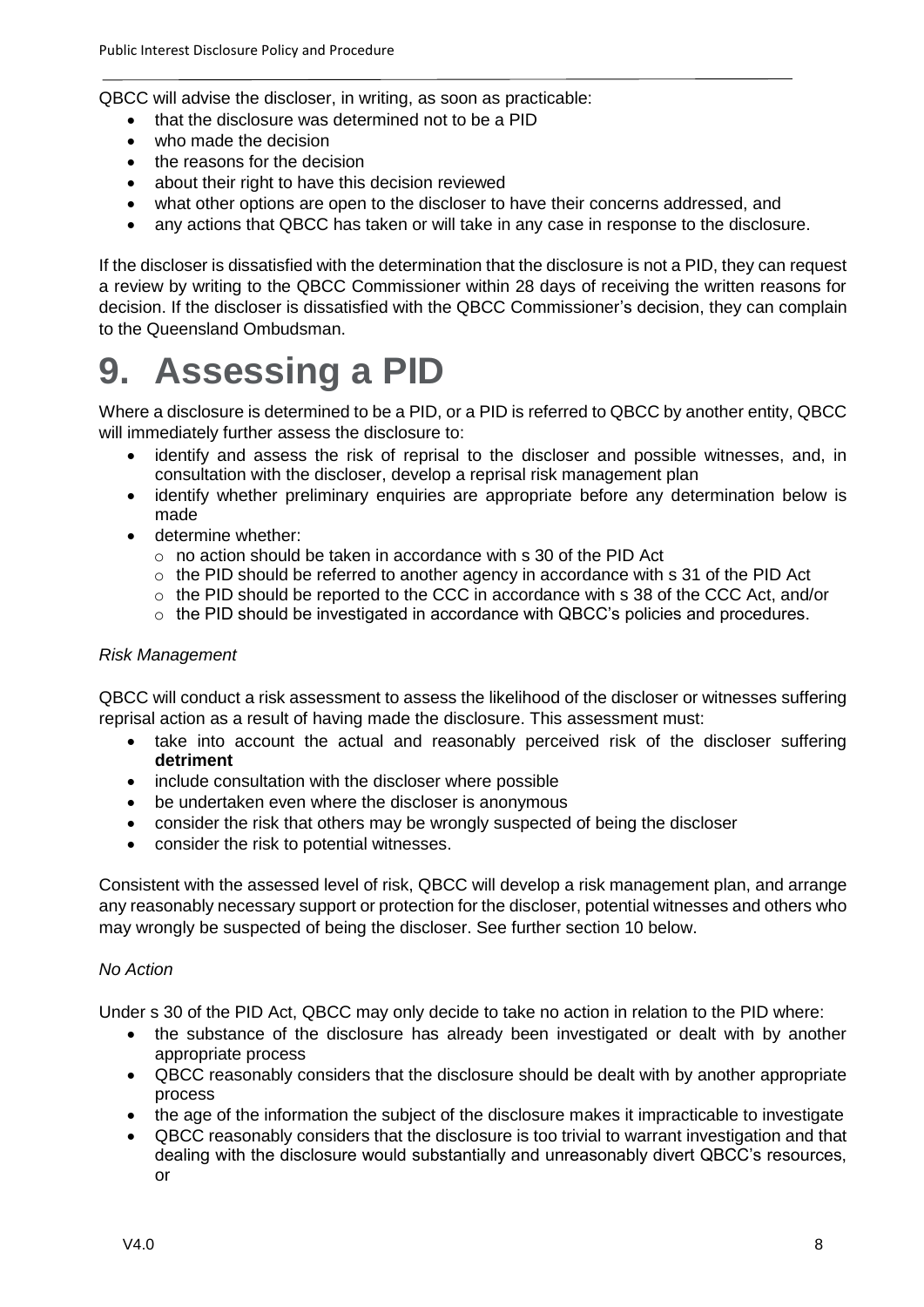• another entity that has jurisdiction to investigate the disclosure has notified QBCC that investigation of the disclosure is not warranted.

#### *Referral*

QBCC may decide to refer the PID to another agency under s 31 of the PID Act, where another proper authority is better able to deal with it because:

- the PID concerns wrongdoing by that agency or an employee of that agency, or
- the other agency has the power to more effectively investigate or remedy the matter.

The risk of reprisal must be assessed prior to the PID being referred to another agency. QBCC must not refer the matter to another agency if it considers that this would create an unacceptable risk of reprisal.

However, the matter must be reported to the CCC under s 38 of the CCC Act where the PID gives rise a reasonable suspicion of corrupt conduct, notwithstanding any risk of reprisal (s 39 of the CCC Act).

All referrals and the supporting reasons must be properly documented.

#### *Acting on the PID*

Where QBCC decides to take action on the PID, this will normally entail referring the PID for investigation in accordance with QBCC's *Performance Management and Improvement Policy and Procedure* (see section 10 below).

However, in some circumstances, alternative strategies for taking action on the PID may be preferable, for example:

- conducting an internal systems or forensic audit
- reviewing relevant policies and procedures
- instituting an appropriate risk management strategy to address future risks highlighted by the disclosure.

These alternative strategies may be preferable where, for example:

- the relevant subject officer/s are no longer employed by QBCC
- the wrongdoing stems from systems failures rather than individual misconduct.

Where an alternative strategy is adopted, QBCC will make proper records of this and the reasons for it.

#### *Notice to discloser*

Once the matter has been assessed, QBCC will advise the discloser, in writing, as soon as practicable:

- that their information has been received and assessed as a PID
- if QBCC has decided to take no action on the PID in accordance with s 30 of the PID Act, the reasons for this decision as required by s 30(2) of the PID Act, and the discloser's review rights
- if QBCC has decided to refer the disclosure to another agency, who that agency is and the reasons for this
- otherwise, the action to be taken by QBCC in relation to the disclosure
- the discloser's role in any action to be taken, eg whether they will be interviewed as a witness in an investigation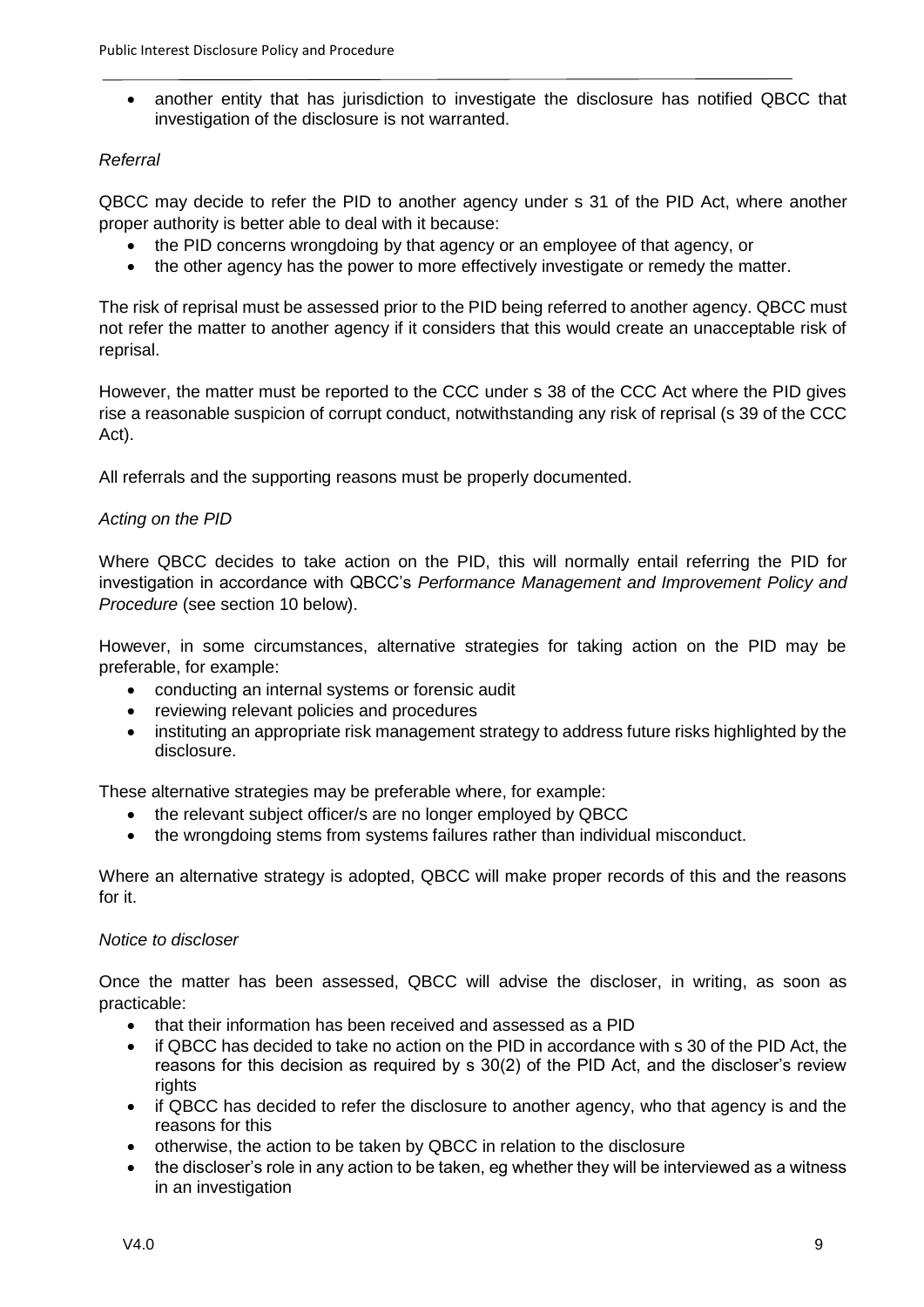- the likely timeframe for QBCC's actions
- the role, name and contact details of the PID Support Officer, and the details of any support and protection for the discloser that has been arranged
- about the protections the discloser has under the PID Act
- that the QBCC is committed to keeping appropriate records and maintaining confidentiality, except where permitted under the PID Act
- that the discloser has an obligation under the PID Act to maintain confidentiality
- how updates regarding intended actions and outcomes will be provided to the discloser, and
- contact details for QBCC's Employee Assistance Program.

If the discloser is dissatisfied with a decision to take no action on the PID, they can request a review by writing to the QBCC Commissioner within 28 days of receiving the written reasons for decision.

If the PID has been made anonymously and the discloser has not provided any contact details, QBCC will not be able to acknowledge the PID or provide any updates.

### <span id="page-9-0"></span>**10.Investigating a PID**

If a decision is made to investigate a PID, QBCC will:

- appoint an investigator for an investigation of a PID, either internal or external, who has appropriate knowledge of the PID Act, the protections provided under the PID Act and this Policy and Procedure
- incorporate in the terms of reference for investigation that the investigation be conducted in accordance with the PID Act, including:
	- o take reasonable steps to protect the discloser and others from reprisal
	- o comply with the confidentiality obligations at section 65 of the PID Act
	- $\circ$  note the standards issued by the oversight agency under section 60 of the PID Act
- incorporate in the terms of reference that the investigator must continually monitor the matter for information indicating a breach of legislation that must or may be referred to another entity with jurisdiction to deal with the matter.

Any investigation will be done in accordance with the investigation process set out in QBCC's *Performance Management and Improvement Policy and Procedure*, and with consideration of:

- **natural justice** principles
- the obligation under the PID Act to protect **confidential information**
- the obligation under the PID Act to protect officers from reprisal
- interests of subject officers.

Where it is considered that natural justice requires disclosing information that does, or is likely to, identify a discloser, then, in accordance with s 65(5) of the PID Act, QBCC will:

- assess whether it is essential to do so under the principles of natural justice
- conduct and record a risk assessment to assess the likelihood of reprisal against the discloser if the information is disclosed
- make a decision whether and what information identifying the discloser should be disclosed
- document the decision and the reasons for the decision.

At the conclusion of the investigation, QBCC will:

- if the investigation of a PID substantiates individual wrongdoing, take appropriate disciplinary and/or managerial action
- evaluate whether there is any evidence of a breach of an offence provision under the PID Act, and, if so, take appropriate action
- review systems, policies and procedures to identify whether any improvements can be made
- consider if staff training is required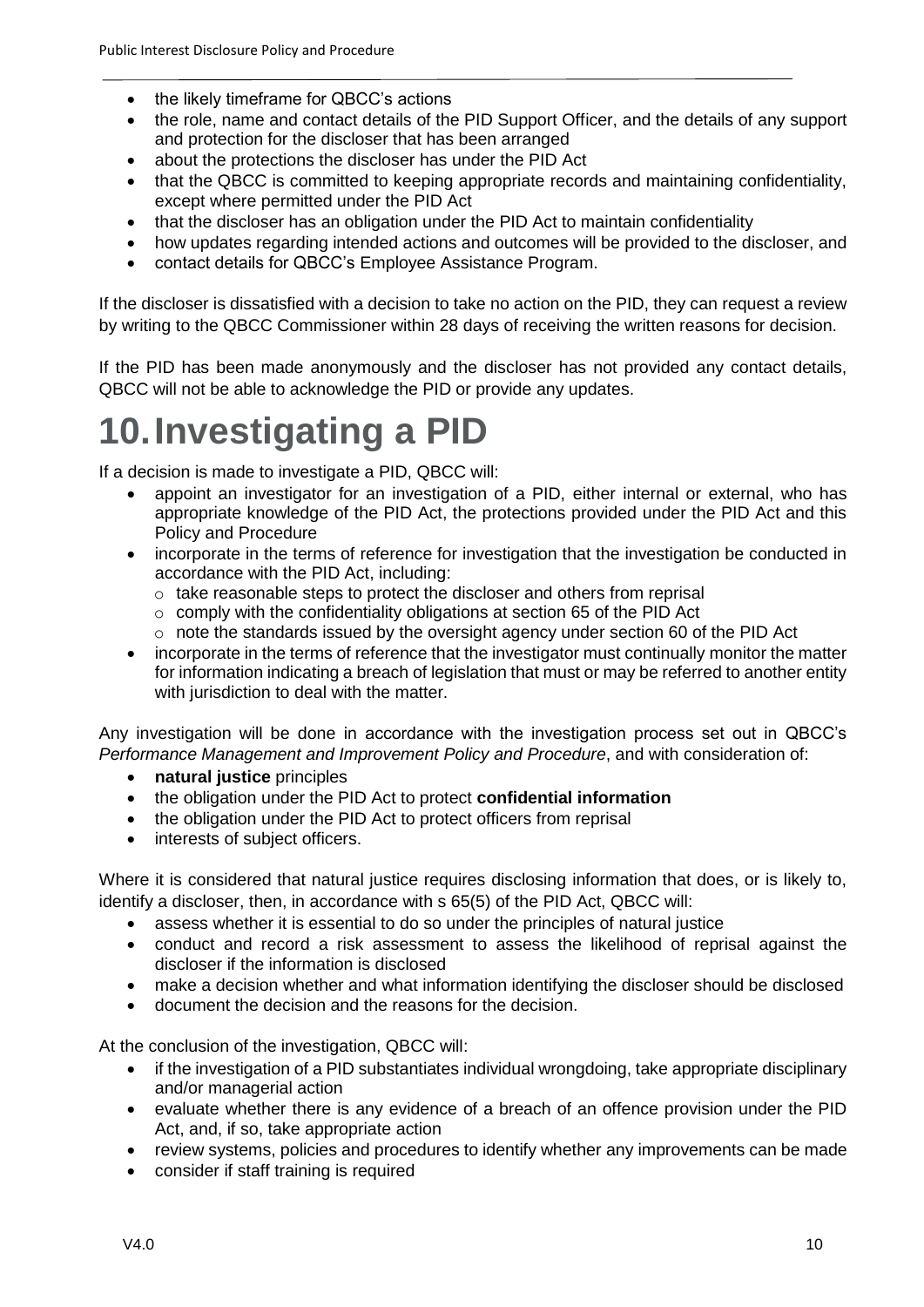consider whether some form of facilitated discussion involving the discloser and/or the relevant work unit would potentially be helpful.

In accordance with s 32 of the PID Act, at the conclusion of an investigation, QBCC will give the discloser reasonable information about the disclosure, including, at least, the results of QBCC's investigation, unless doing so would adversely affect:

- anyone's safety
- the investigation of an offence or possible offence
- necessary confidentiality about an informant's existence or identity.

### <span id="page-10-0"></span>**11.Confidentiality**

Details about disclosures, investigations, and related decisions will be kept secure and accessible only to the people involved in the management of the PID. QBCC will ensure that communication with all parties involved will occur discreetly to avoid identifying the discloser wherever possible.

While QBCC will make every attempt to protect confidentiality, a discloser's identity may need to be disclosed to:

- provide natural justice to subject officers
- respond to a court order, legal directive or court proceedings.

QBCC will inform the discloser of the need to disclose their identity, before doing so, wherever possible.

While QBCC will make every attempt to keep disclosers' details confidential, it cannot guarantee that others will not try to deduce their identity. Information and support will be provided to the discloser until the matter is finalised, as agreed in consultation with the discloser, and set out in the reprisal risk management plan.

# <span id="page-10-1"></span>**12.Organisational Support for disclosers**

**Organisational support** to the discloser may include:

- clearly communicating that the discloser has done the right thing by coming forward, and QBCC's commitment to properly deal with the disclosure
- properly managing the discloser's expectations around confidentiality, timeframes and outcomes
- ensuring that the discloser is aware of the identity and role of the PID Support Officer, and has direct contact details for them
- ensuring that the PID Support Officer proactively 'checks in' with the discloser on a regular basis
- ensuring, wherever possible, that the discloser's line manager is aware of the disclosure and the need to support the discloser and to proactively manage the risk of reprisal
- identifying a **peer support person** in the workplace for the disclose
- providing appropriate referrals to external support mechanisms, including unions, professional associations and the EAP
- obtaining the discloser's consent for QBCC to directly arrange support for them from external agencies.

With the discloser's agreement, QBCC will brief any peer support person on their role, which may include:

- providing a sounding board and positive reinforcement
- attending meetings and interviews with the discloser
- acting as a liaison point with management and investigators
- referring the discloser to external support mechanisms.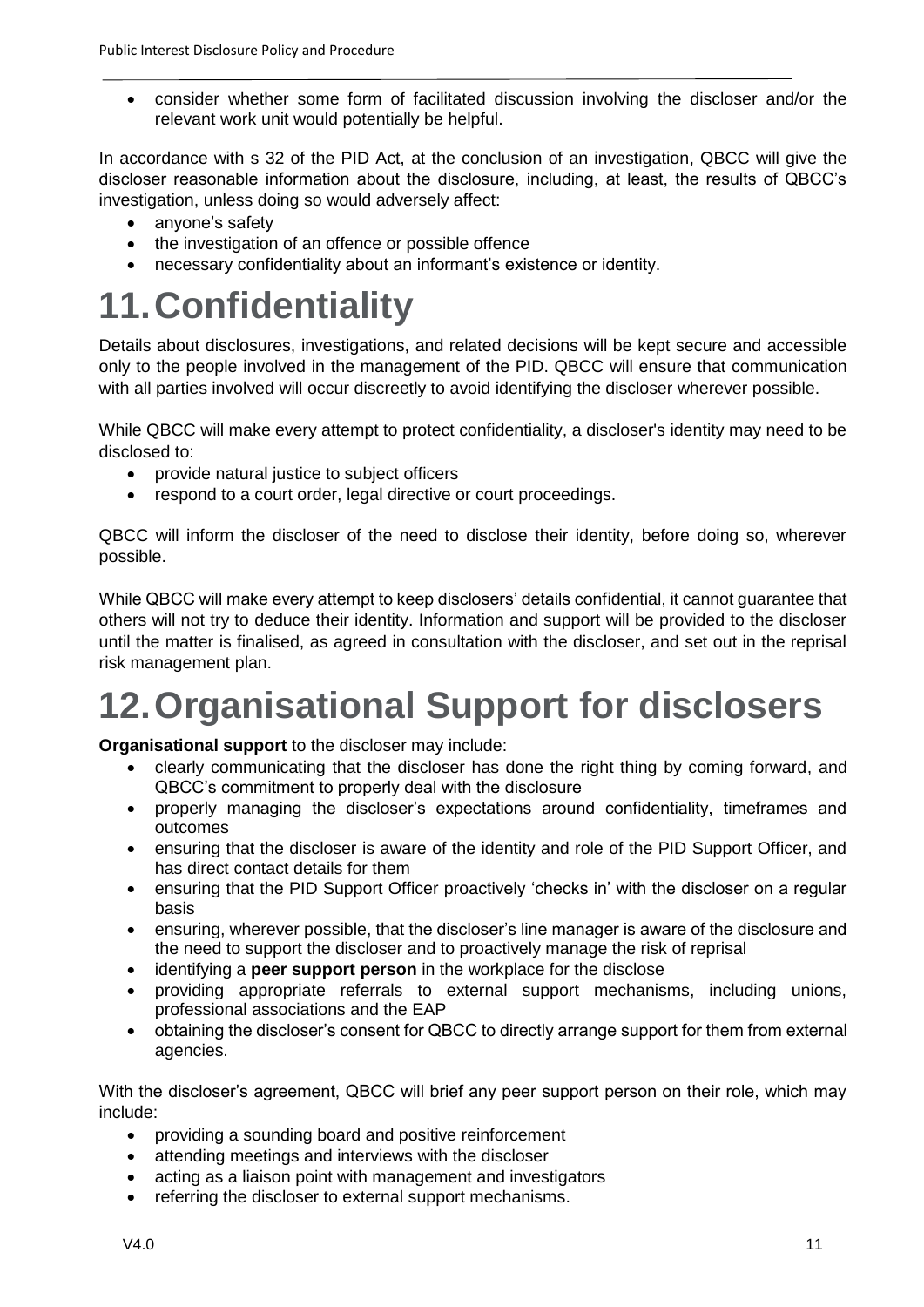QBCC will regularly reassess the risk of reprisal while the matter is progressing, and in consultation with the discloser, review the reprisal risk management plan if the reprisal risk materially changes.

QBCC takes all allegations of reprisal seriously. In the event of reprisal action being alleged or suspected, QBCC will:

- attend to the safety of disclosers or affected third parties as a matter of priority
- review its risk assessment and any protective measures needed to mitigate any further risk of reprisal
- manage any allegation of a reprisal as a PID in its own right.

Making a PID does not prevent **reasonable management action**. That means that the discloser will be continue to be managed in accordance with normal, fair and reasonable management practices during and after the handling of the PID.

In order to demonstrate that management action is not reprisal action, QBCC must be able to clearly demonstrate:

- there are sufficient grounds for taking the action
- the action taken is proportionate and consistent with similar cases
- the discloser's individual circumstances have been taken into account
- QBCC's *Performance Management and Improvement Policy and Procedure* and/or other relevant policies have been properly followed
- relevant conversations, actions, decisions and reasons for decisions have been thoroughly documented.

### <span id="page-11-0"></span>**13.Rights of subject officers**

QBCC acknowledges that for officers who are the subject of a PID the experience may be stressful. QBCC will protect their rights by:

- assuring them that the PID will be dealt with impartially, fairly and reasonably in accordance with the principles of natural justice
- confirming that the PID is an allegation only until information or evidence obtained through an investigation substantiates the allegation
- providing them with information about their rights and the progress and outcome of any investigation
- referring them to the Employee Assistance Program for support.

### <span id="page-11-1"></span>**14.Record-keeping**

In accordance with its obligations under the PID Act, the PID Standards, and the *Public Records Act 2002*, QBCC will ensure that:

- appropriate business records are created and maintained about
	- o its receipt and assessment of possible PIDs, including the factors considered in relation to each statutory criteria and its reasons for determining that a disclosure was or was not a PID
	- $\circ$  its assessment and evaluation of the risk of reprisal to the discloser and any witnesses, and all reprisal risk management plans
	- $\circ$  the support provided to disclosers
	- $\circ$  where no action was taken on a PID under s 30, the reasons for this, and who made the decision
	- o how each PID was dealt with.
- such records are subject to appropriate security and can only be accessed by appropriately authorised persons
- accurate data is collected about the receipt and management of PIDs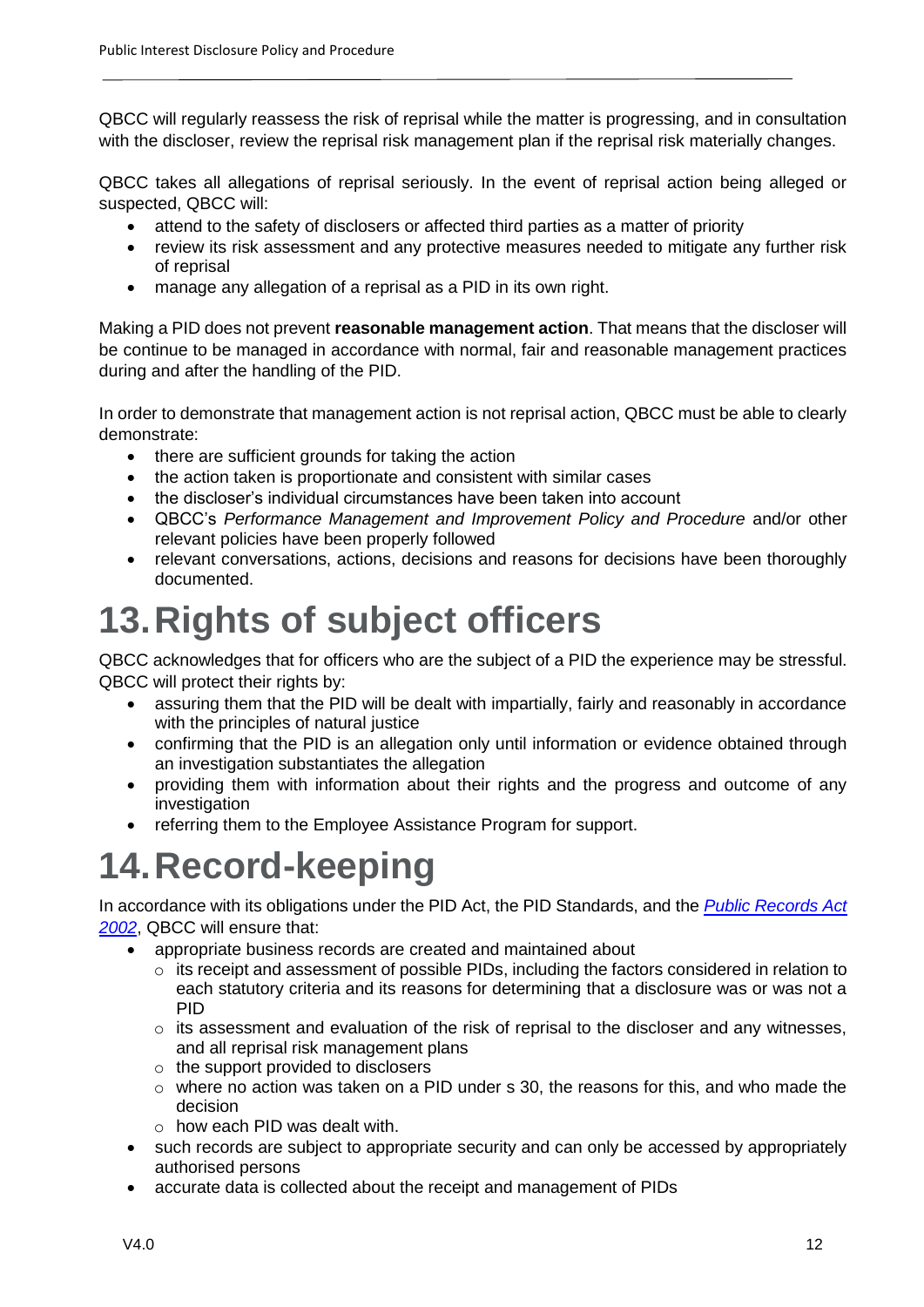anonymised data is reported to the Office of the Queensland Ombudsman in their role as the oversight agency, through the PID reporting database.

In particular, in accordance with s 29 the PID Act, QBCC will ensure that proper records are kept, in relation to each PID, of:

- the name of the person making the disclosure, if known
- where the PID was referred to QBCC by another entity, the name of the referring entity
- the information disclosed
- any action taken on the disclosure

### <span id="page-12-0"></span>**15.Review of decisions**

A discloser may seek review by the Commissioner of a decision not to take action on the disclosure because:

- the disclosure was assessed as not meeting the statutory criteria to be a PID
- the disclosure was assessed as a PID, but no action was required in accordance with s 30 of the PID Act.

If the discloser is dissatisfied with such a decision, they can request a review by writing to the QBCC Commissioner within 28 days of receiving the written reasons for decision.

The Commissioner or delegate will review the decision as soon as reasonably practical, and will inform the discloser in writing of their decision and the reasons for it.

### <span id="page-12-1"></span>**16.Complaints to the Ombudsman**

The Queensland Ombudsman is the **oversight agency** for the PID Act, with responsibility for reviewing how QBCC deals with PIDs generally, or particular PIDs.

A discloser, or any other person with a sufficient interest, may therefor complain at any time to the Queensland Ombudsman about how QBCC is managing a particular PID.

QBCC will respond promptly to all requests for information from the Queensland Ombudsman about how it is managing a PID, and will, as far as possible, promptly implement any recommendations from the Queensland Ombudsman about this.

### <span id="page-12-2"></span>**17.Roles and Responsibilities**

The Commissioner, Queensland Building and Construction Commission (QBCC) is responsible for dealing with public interest disclosures (PIDs), as well as establish reasonable procedures to protect employees who make PIDs from reprisals.

The PID Coordinator is the nominated principal contact for PID issues within QBCC.

### <span id="page-12-3"></span>**18.PID Management Program**

The Commissioner has overall responsibility for ensuring that QBCC develops, implements and maintains a PID management program. The QBCC PID management program encompasses:

- QBCC's commitment to encouraging the internal reporting of wrongdoing
- senior management's endorsement of the value to QBCC of PIDs and the proper management of PIDs
- a communication strategy to raise awareness among employees about PIDs and QBCC's PID procedure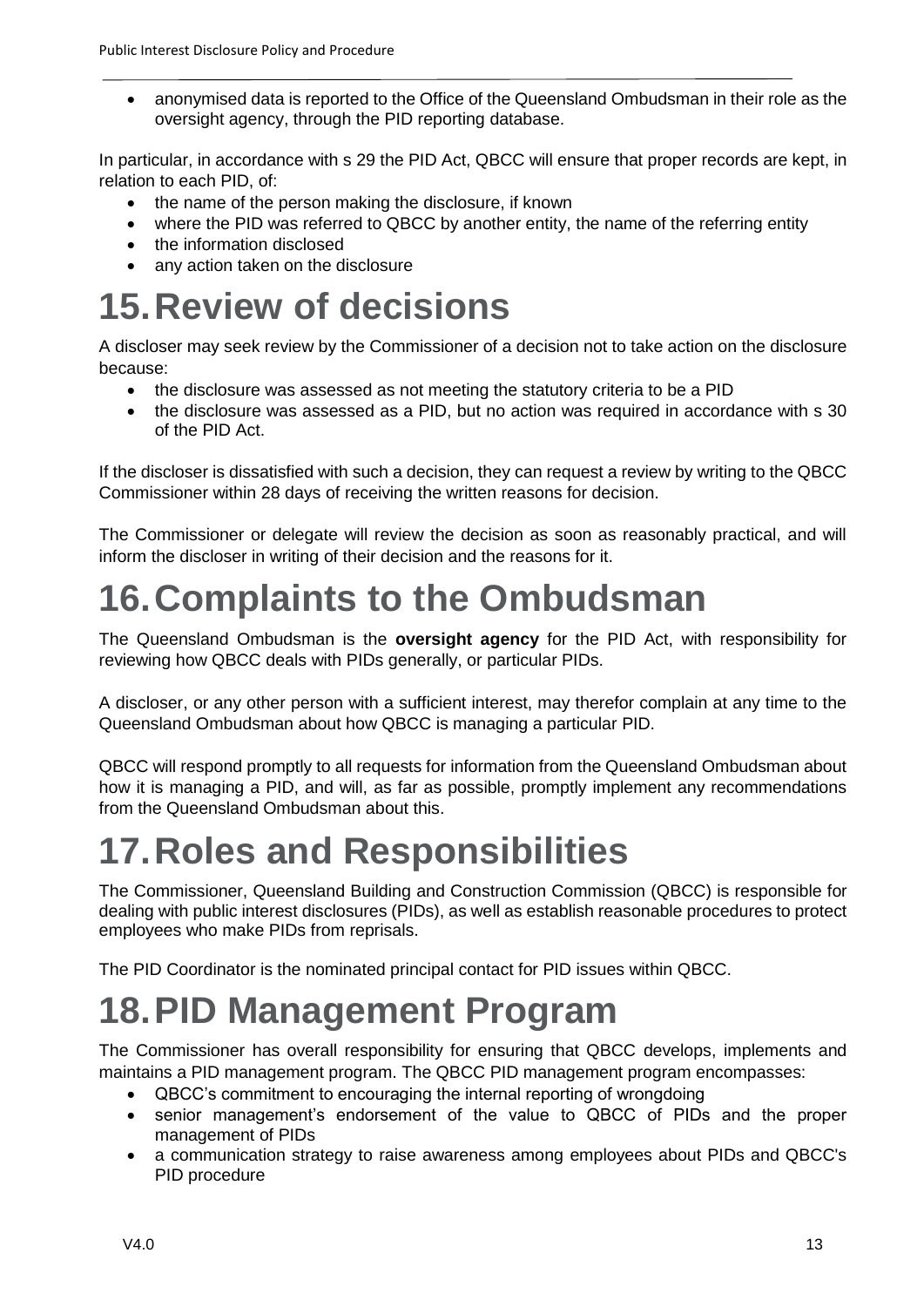- a training strategy to inform employees about how to make a PID, the support available to a discloser, and how PIDs will be managed
- specialist training and awareness about PIDs for senior management and other staff who may receive or manage PIDs, disclosers or workplace issues relating to PIDs
- the appointment of a specialist unit responsible for issues related to the management of PIDs
- effective systems and procedures are in place so that issues and outcomes from PIDs inform improvements to service delivery, business processes and internal controls
- regular review of the Public Interest Disclosure Procedure and evaluation of the effectiveness of the PID management program.

The Commissioner has designated the following roles and responsibilities for managing PIDs within QBCC:

| <b>Role</b>                | <b>Responsibilities</b>                                                                                                                                                                                                                                                                                                                                                                                                                                                                                                                                                                                        | <b>Officer</b>                                                      |
|----------------------------|----------------------------------------------------------------------------------------------------------------------------------------------------------------------------------------------------------------------------------------------------------------------------------------------------------------------------------------------------------------------------------------------------------------------------------------------------------------------------------------------------------------------------------------------------------------------------------------------------------------|---------------------------------------------------------------------|
| <b>PID Coordinator</b>     | • principal contact for PID issues<br>within QBCC<br>• document and manage<br>implementation of PID management<br>program<br>• review and update PID procedure<br>annually<br>• maintain and update internal records<br>of PIDs received<br>• report data on PIDs to Queensland<br>Ombudsman<br>• assess PIDs received<br>• provide acknowledgment of receipt<br>of PID to discloser<br>• liaise with other agencies about<br>referral of PIDs<br>• allocate Case Manager and<br>Investigator to PID matters                                                                                                   | Integrity and Complaints Branch<br>Email: integrity@qbcc.qld.gov.au |
| <b>PID Support Officer</b> | provide advice and information to<br>$\bullet$<br>discloser on QBCC PID procedure<br>• undertake risk assessments in<br>consultation with disclosers and<br>other relevant officers<br>• coordinate and provide support to<br>the discloser<br>• work with management to foster a<br>supportive work environment<br>provide the discloser with referrals to<br>other sources of advice or support<br>as required<br>• facilitate updates on progress of<br>investigation<br>• proactively contact discloser<br>throughout PID process<br>• keep records of all aspects of case<br>management of the disclosure | Integrity and Complaints Branch<br>Email: integrity@qbcc.qld.gov.au |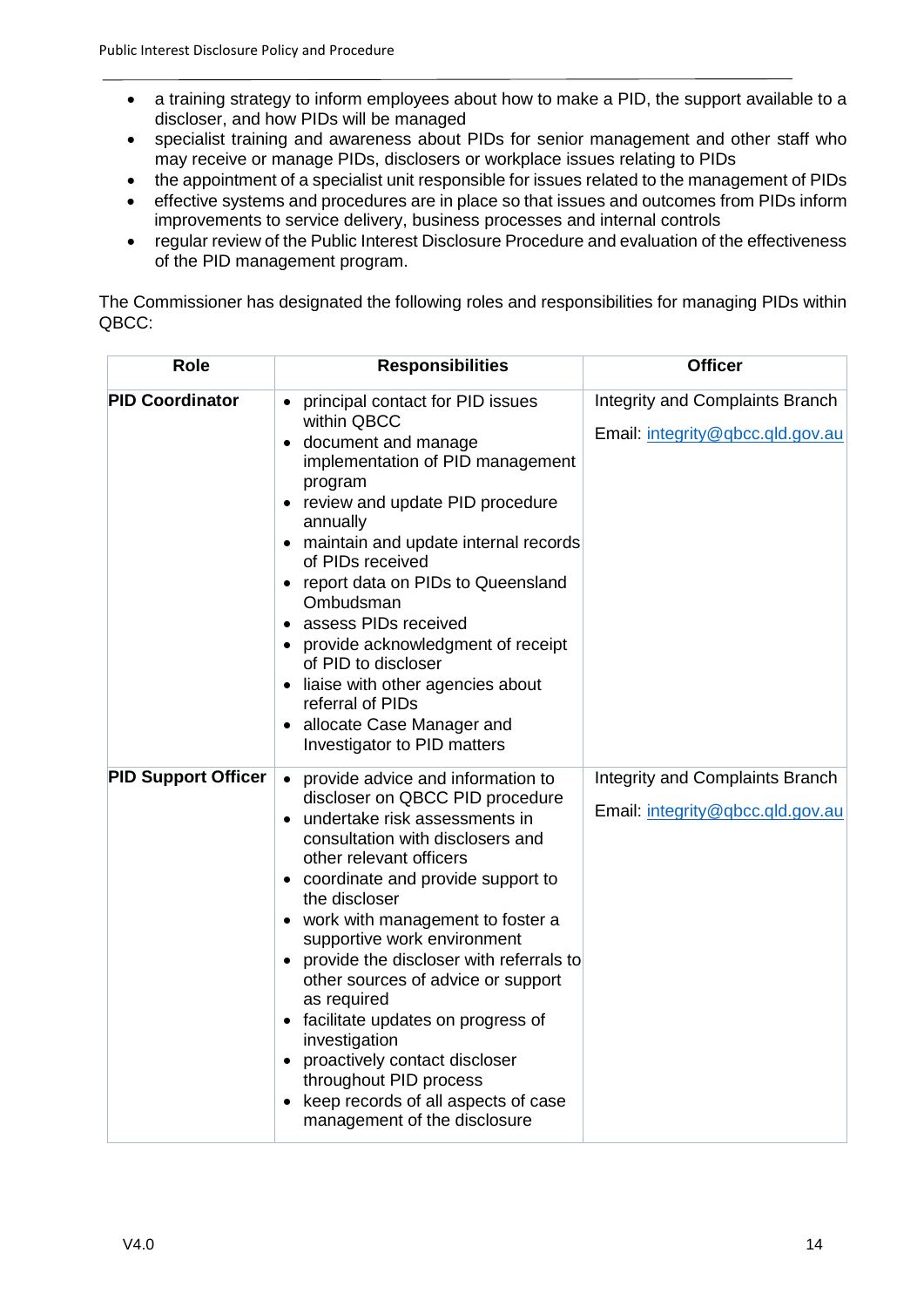| Peer support<br>person |                                                                                                                                | Appointed with agreement of,<br>and identified in consultation<br>with, the discloser.                                                                                                |
|------------------------|--------------------------------------------------------------------------------------------------------------------------------|---------------------------------------------------------------------------------------------------------------------------------------------------------------------------------------|
| Investigator           | • conduct investigation of information<br>in PID in accordance with terms of<br>reference<br>prepare report for decision-maker | An appropriate internal or<br>external investigator will be<br>appointed for each PID<br>investigated, depending upon<br>the type of disclosure and other<br>relevant considerations. |
| <b>Decision-maker</b>  | review investigation report and<br>determine whether alleged<br>wrongdoing is substantiated                                    | The Commissioner, or an<br>appropriate delegate appointed<br>for a specific PID investigation.                                                                                        |

## <span id="page-14-0"></span>**19.Definitions**

| <b>Term</b>                     | <b>Definition</b>                                                                                                                                                                                                                                                                                                                                                                                                                                                                                                                                                                                                                                                                                                   |
|---------------------------------|---------------------------------------------------------------------------------------------------------------------------------------------------------------------------------------------------------------------------------------------------------------------------------------------------------------------------------------------------------------------------------------------------------------------------------------------------------------------------------------------------------------------------------------------------------------------------------------------------------------------------------------------------------------------------------------------------------------------|
| Administrative<br><b>Action</b> | Means any action about a matter of administration, including, for example:<br>• a decision and an act; and<br>• a failure to make a decision or do an act, including a failure to provide a<br>written statement of reasons for a decision; and<br>• the formulation of a proposal or intention; and<br>• the making of a recommendation, including a recommendation made to a<br>Minister; and<br>• an action taken because of a recommendation made to a Minister.                                                                                                                                                                                                                                                |
| Confidential<br>information     | Includes information:<br>• about the identity, occupation, residential or work address or whereabouts<br>of a person:<br>o who makes a public interest disclosure; or<br>o against whom a public interest disclosure has been made;<br>· disclosed in a public interest disclosure<br>• about an individual's personal affairs<br>• that, if disclosed, may cause detriment to a person.<br>Does not include information publicly disclosed in a public interest disclosure<br>made to a court, tribunal or other entity that may receive evidence under<br>oath, unless further disclosure of the information is prohibited by law.                                                                                |
| <b>Corrupt conduct</b>          | As defined in section 15 of the Crime and Corruption Act 2001:<br>(1) Corrupt conduct means conduct of a person, regardless of whether the<br>person holds or held an appointment, that -<br>(a) adversely affects, or could adversely affect, directly or indirectly, the<br>performance of functions or the exercise of powers of -<br>(i) a unit of public administration; or<br>(ii) a person holding an appointment; and<br>(b) results, or could result, directly or indirectly, in the performance of<br>functions or the exercise of powers mentioned in paragraph (a) in a<br>way that -<br>(i) is not honest or is not impartial; or<br>(ii) involves a breach of the trust placed in a person holding an |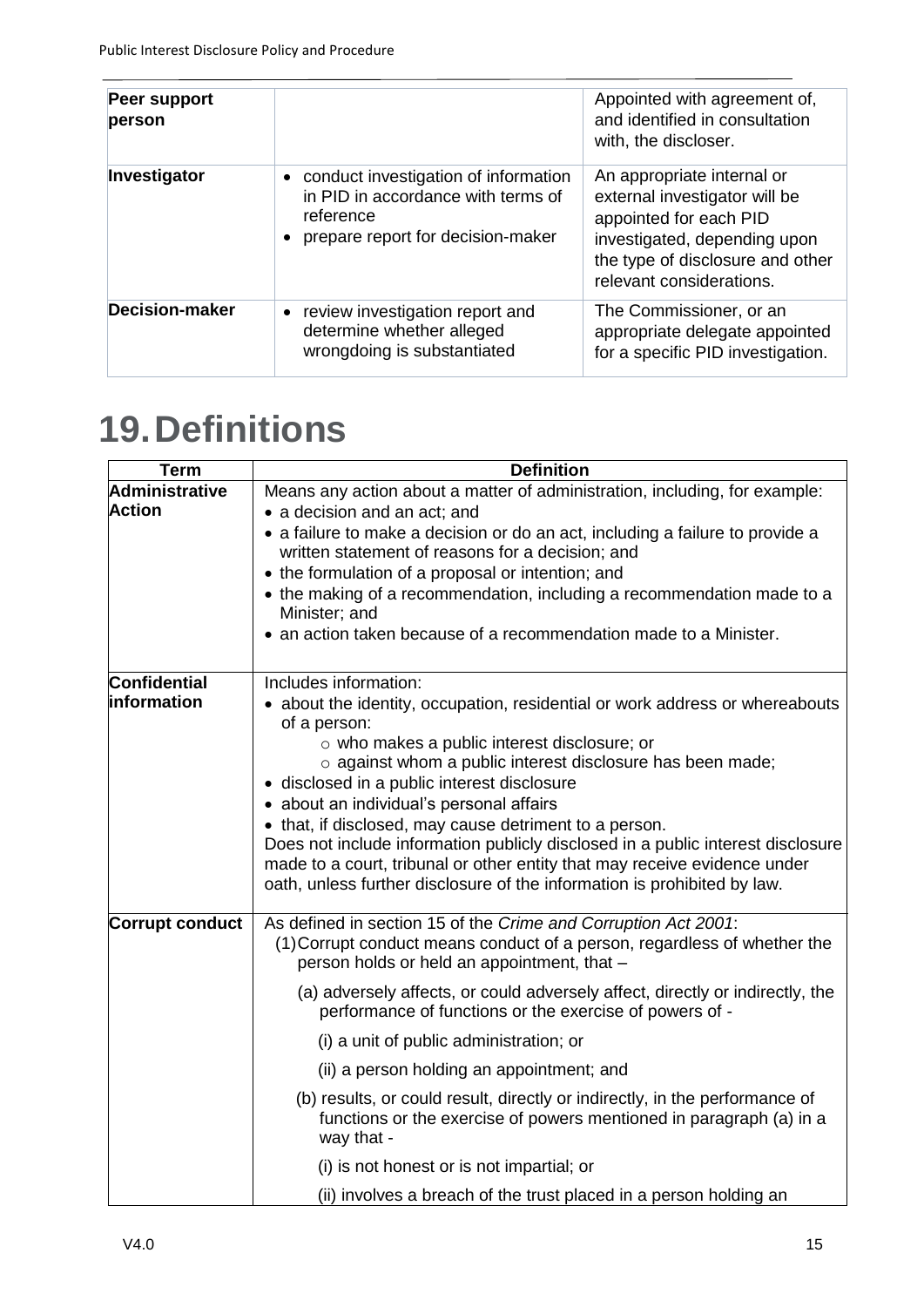| <b>Term</b>      | <b>Definition</b>                                                                                                                                                                                                                                                                                                                                                                                                                                          |
|------------------|------------------------------------------------------------------------------------------------------------------------------------------------------------------------------------------------------------------------------------------------------------------------------------------------------------------------------------------------------------------------------------------------------------------------------------------------------------|
|                  | appointment, either knowingly or recklessly; or                                                                                                                                                                                                                                                                                                                                                                                                            |
|                  | (iii) involves a misuse of information or material acquired in or in<br>connection with the performance of functions or the exercise of<br>powers of a person holding an appointment; and                                                                                                                                                                                                                                                                  |
|                  | (c) would, if proved, be -                                                                                                                                                                                                                                                                                                                                                                                                                                 |
|                  | (i) a criminal offence; or                                                                                                                                                                                                                                                                                                                                                                                                                                 |
|                  | (ii) a disciplinary breach providing reasonable grounds for terminating<br>the person's services, if the person is or were the holder of an<br>appointment.                                                                                                                                                                                                                                                                                                |
|                  | (2) <b>Corrupt conduct</b> also means conduct of a person, regardless of<br>whether the person holds or held an appointment, that -                                                                                                                                                                                                                                                                                                                        |
|                  | (a) impairs, or could impair, public confidence in public administration;<br>and                                                                                                                                                                                                                                                                                                                                                                           |
|                  | (b) involves, or could involve, any of the following-                                                                                                                                                                                                                                                                                                                                                                                                      |
|                  | (i) collusive tendering                                                                                                                                                                                                                                                                                                                                                                                                                                    |
|                  | (ii) fraud relating to an application for a licence, permit or other<br>authority under an Act with a purpose or object of any of the<br>following (however described)-                                                                                                                                                                                                                                                                                    |
|                  | (A) protecting health or safety of persons;                                                                                                                                                                                                                                                                                                                                                                                                                |
|                  | (B) protecting the environment;                                                                                                                                                                                                                                                                                                                                                                                                                            |
|                  | (C) protecting or managing the use of the State's natural, cultural,<br>mining or energy resources;                                                                                                                                                                                                                                                                                                                                                        |
|                  | (iii) dishonestly obtaining, or helping someone to dishonestly obtain, a<br>benefit from the payment or application of public funds or the<br>disposition of State assets;                                                                                                                                                                                                                                                                                 |
|                  | (iv) evading a State tax, levy or duty or otherwise fraudulently causing<br>a loss of State revenue;                                                                                                                                                                                                                                                                                                                                                       |
|                  | (v) fraudulently obtaining or retaining an appointment; and                                                                                                                                                                                                                                                                                                                                                                                                |
|                  | (c) would, if proved, be-                                                                                                                                                                                                                                                                                                                                                                                                                                  |
|                  | (i) a criminal offence; or                                                                                                                                                                                                                                                                                                                                                                                                                                 |
|                  | (ii) a disciplinary breach providing reasonable grounds for terminating<br>the person's services, if the person is or were the holder of an<br>appointment.                                                                                                                                                                                                                                                                                                |
| <b>Detriment</b> | The meaning given in Schedule 4 of the Public Interest Disclosure Act 2010,<br>including:<br>• personal injury or prejudice to safety<br>• property damage or loss<br>• intimidation or harassment<br>· adverse discrimination, disadvantage or adverse treatment about career,<br>profession, employment, trade or business<br>• financial loss; and<br>• damage to reputation, including, for example, personal, professional or<br>business reputation. |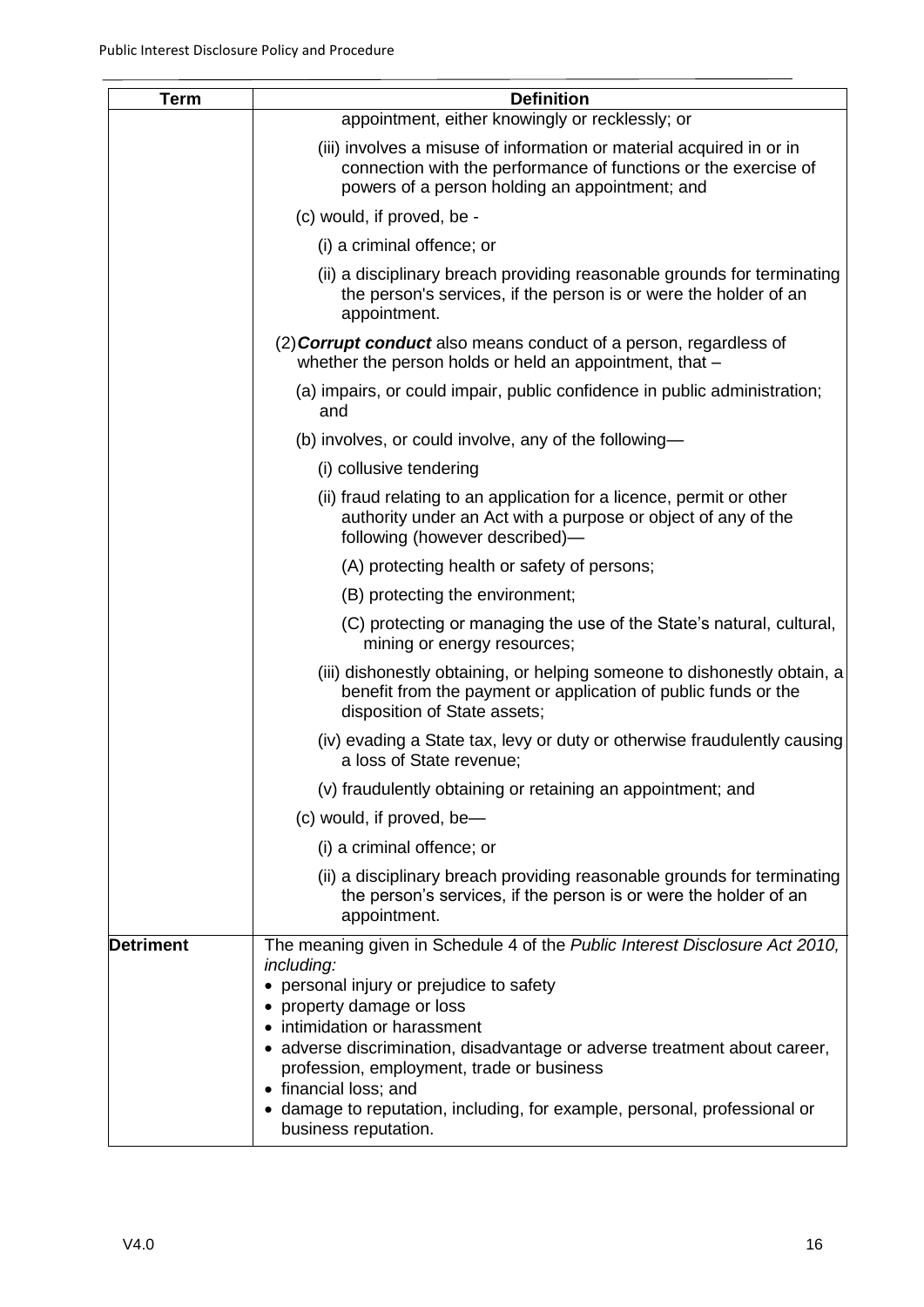| Term              | <b>Definition</b>                                                                                                                                                                                                                                                                                            |
|-------------------|--------------------------------------------------------------------------------------------------------------------------------------------------------------------------------------------------------------------------------------------------------------------------------------------------------------|
| <b>Disability</b> | As defined in section 11 of the Disability Services Act 2006, for the purposes<br>of this procedure:                                                                                                                                                                                                         |
|                   | (1) A <b>disability</b> is a person's condition that $-$                                                                                                                                                                                                                                                     |
|                   | (a) is attributable to -                                                                                                                                                                                                                                                                                     |
|                   | (i) an intellectual, psychiatric, cognitive, neurological, sensory or<br>physical impairment; or                                                                                                                                                                                                             |
|                   | (ii) a combination of impairments mentioned in subparagraph (i); and                                                                                                                                                                                                                                         |
|                   | (b) results in-                                                                                                                                                                                                                                                                                              |
|                   | (i) a substantial reduction of the person's capacity for communication,<br>social interaction, learning, mobility or self-care or management;<br>and                                                                                                                                                         |
|                   | (ii) the person needing support.                                                                                                                                                                                                                                                                             |
|                   | (2) For subsection (1), the impairment may result from an acquired brain<br>injury.                                                                                                                                                                                                                          |
|                   | (3) The disability must be permanent or likely to be permanent.                                                                                                                                                                                                                                              |
|                   | (4) The disability may be, but need not be, of a chronic episodic nature.                                                                                                                                                                                                                                    |
| <b>Discloser</b>  | A person who makes a disclosure in accordance with the Public Interest<br>Disclosure Act 2010.                                                                                                                                                                                                               |
| Employee          | Includes a person engaged by the entity under a contract of service.                                                                                                                                                                                                                                         |
| Journalist        | A person engaged in the occupation of writing or editing material intended for<br>publication in the print or electronic news media.                                                                                                                                                                         |
| Maladministration | As defined in schedule 4 of the Public Interest Disclosure Act 2010,<br>maladministration is administrative action that:<br>a) was taken contrary to law; or                                                                                                                                                 |
|                   | b) was unreasonable, unjust, oppressive, or improperly discriminatory; or                                                                                                                                                                                                                                    |
|                   | c) was in accordance with a rule of law or a provision of an Act or a<br>practice that is or may be unreasonable, unjust, oppressive, or<br>improperly discriminatory in the particular circumstances; or                                                                                                    |
|                   | d) was taken -                                                                                                                                                                                                                                                                                               |
|                   | (i) for an improper purpose; or                                                                                                                                                                                                                                                                              |
|                   | (ii) on irrelevant grounds; or                                                                                                                                                                                                                                                                               |
|                   | (iii) having regard to irrelevant considerations; or                                                                                                                                                                                                                                                         |
|                   | e) was an action for which reasons should have been given, but were not<br>given; or                                                                                                                                                                                                                         |
|                   | was based wholly or partly on a mistake of law or fact; or<br>t)                                                                                                                                                                                                                                             |
|                   | g) was wrong.                                                                                                                                                                                                                                                                                                |
| Natural justice   | Natural justice, also referred to as 'procedural fairness' applies to any<br>decision that can affect the rights, interests or expectations of individuals in a<br>direct or immediate way. Natural justice is at law a safeguard applying to an<br>individual whose rights or interests are being affected. |
|                   | The rules of natural justice, which have been developed to ensure that<br>decision-making is fair and reasonable, are:                                                                                                                                                                                       |